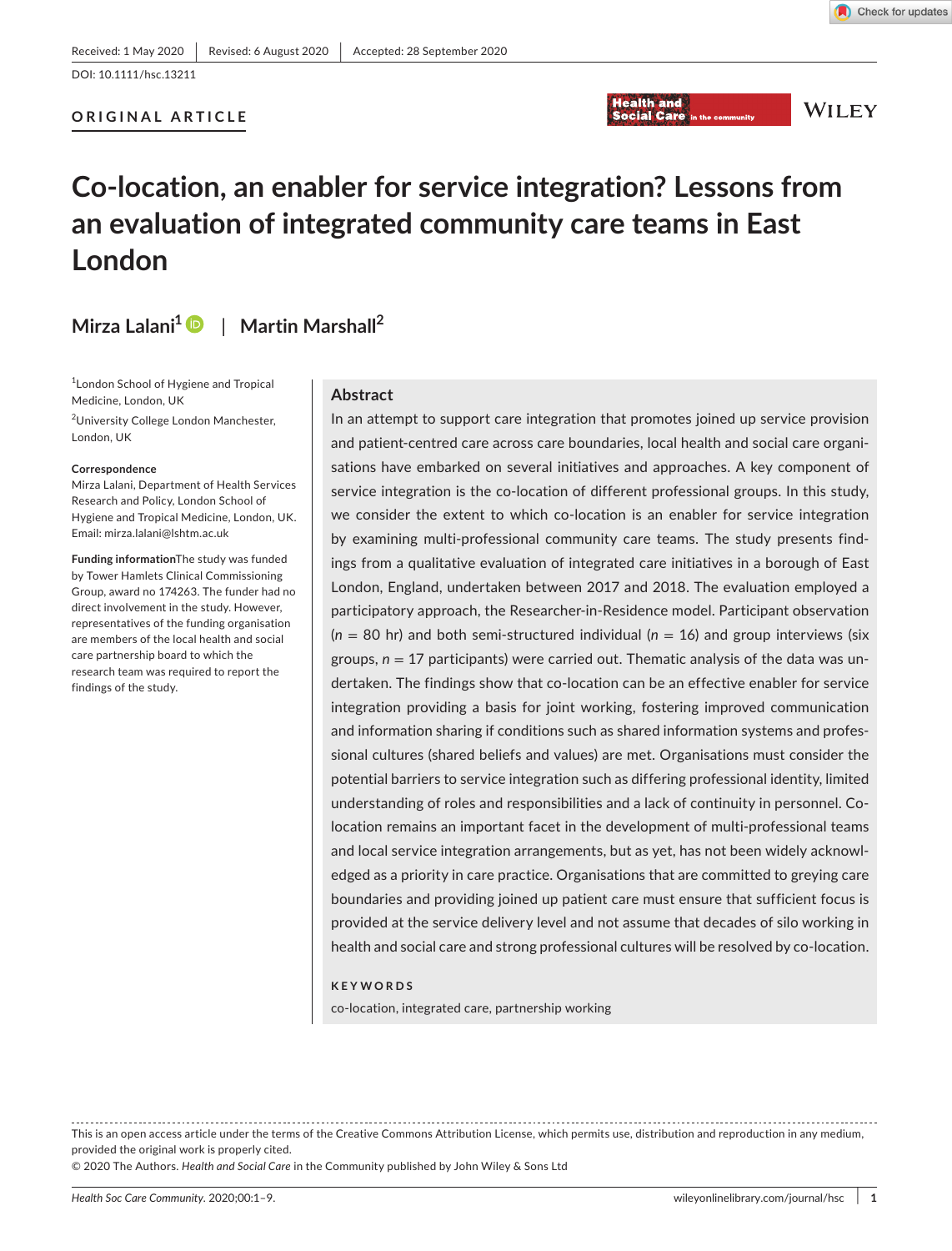## **2 |**  LALANI and MARSHALL

### **1** | **BACKGROUND**

Across the United Kingdom, health and care systems are having to respond to substantial demands due to an ageing population with complex care needs and multi-morbidities set against the backdrop of constrained financial resources (Ham et al., 2011). It has been suggested that care integration could play an important role in addressing these challenges (Humphries, 2015). Since the introduction of the Health and Social Care Act in 2012 in England, momentum for integrated care has gathered pace (Richardson, 2013). While the reconfiguration of health and social care at the system level has garnered much attention, there has also been significant change at the level at which services are delivered (Ham, 2018). In 2019, the NHS Long Term Plan in England was accompanied by the mandating of Primary Care Networks whereby primary care practices would have to work together as well as with community, mental health, social care, acute care and voluntary services in their local areas (Baird, 2019). A proposed benefit of such an approach is to ensure that care provision is tailored to the local population.

In an attempt to support service integration that promotes joined up, seamless service provision and patient-centred care across care boundaries, local health and social care organisations have embarked on several different approaches and initiatives since 2012, with a predominant focus on coordination between different professional groups and case management (Ham & Murray, 2015; Turner et al., 2016). The co-location of different care professionals has been identified as a key component of service integration (Kaehne & Catherall, 2012). Colocation refers to different professional groups situated in the same workspace. Co-location outside of a hospital setting is certainly not a new phenomenon. In the United Kingdom, for many years, General Practice (GP) surgeries hosted GPs, nurses (community and practice), administrative and clerical staff (Memon & Kinder, 2017). More recently, the professional groups based in primary care facilities have diversified further to include health visitors, pharmacists, social prescribers, mental health workers and social workers (Bonciani et al., 2018; Kharicha et al., 2005). The recent trend in centralisation of community nursing services with services being procured by community health providers has created a community nursing care provision that is located away from primary care (Lalani et al., 2019). Community nursing is the principal leader in community care provision but other professionals such as therapists, mental health and sometimes social workers also feature, often as part of a multi-professional team.

Co-location is thought to promote collaborative working, enable effective communication, develop more prosperous working and social relationships, overcome issues of professional culture and ultimately may have a positive impact on patient outcomes (Cameron & Lart, 2003). Indeed, as co-located professionals have more frequent formal and informal opportunities to meet and share information, they are more likely to reach consensus in decision making, which enhances clinical practice (Bonciani et al., 2018). Moreover, co-location may foster service innovations through professionals learning from each other and drawing upon their diverse experiences and skills sets, although in the main, innovations arise from an attempt to delivery more efficient

### **What is known about this topic and what this paper adds?**

- Integrated care is considered an important principle for organising the delivery of care services and at the service delivery level, provider organisations have sought to promote integration through the development of multi-professional teams that are co-located
- In this study, co-location aided the development of working and social relationships and facilitated communication and information sharing in multi-professional teams
- However, co-location of health and social care professionals alone is not an effective enough enabler for service integration
- Organisations must consider addressing several issues such as differing professional cultures, limited continuity of care and a lack of joint patient/client record for health and social care

and effective services (Memon & Kinder, 2017). Where partnership working has encountered challenges, it is often due to organisations failing to address issues of organisational and professional cultures, infrastructure problems such as IT systems and equity in the resources provided (Christiansen & Roberts, 2005; Hudson, 2002).

An often referred to success of co-location outside of the hospital setting is the situating of mental health professionals within primary care which has reportedly improved the quality of care and access to patients with mental health illness (Williams et al., 2006). This is as a result of more frequent opportunities for GPs and mental health workers to hold face-face discussions on aspects of patient care. Co-location has enabled mental health workers to facilitate the understanding of GPs with regard to referral pathways into secondary mental healthcare, reducing administrative burden. Furthermore, providing mental health workers access to online GP patient records assists in the sharing of information in a more convenient and timely manner (NHSE, 2018).

In this study we consider the role of co-location in service integration in community care in Tower Hamlets, a borough of East London, England. We aimed to assess the extent to which co-location was an enabler for service integration among multi-professional teams in community care.

## **2** | **METHODS**

#### **2.1** | **Subjects and Settings**

The study presents findings from a qualitative evaluation of integrated care initiatives in Tower Hamlets, East London. In 2015, a partnership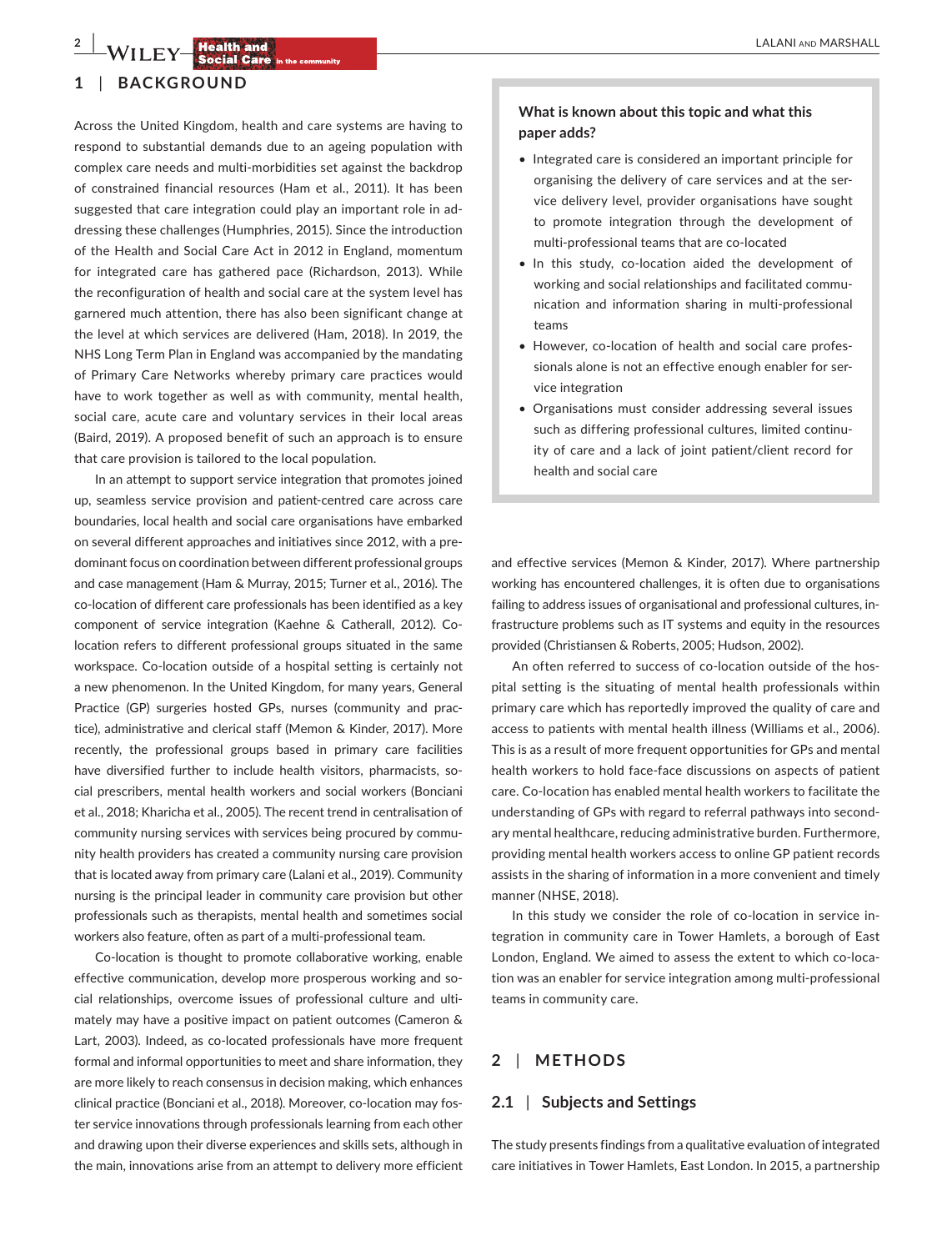**TABLE 1** Participant information with professional roles

of multi-speciality community provider organisations was awarded 'Vanguard' status (support and funding to develop innovative models of care which other parts of the country can learn from) by the arms-length body of the Department of Health and Social Care, NHS England. The partnership comprised a collaboration of health and social care commissioners and providers as well as the local Council for Voluntary Services. The Vanguard sites were awarded substantial funding to further develop local integrated care approaches with a primary focus on complex care provision (THT, 2018).

The borough is comprised of four localities (population of 60,000–80,000) and each locality has a multi-professional community care team known as an Extended Primary Care Team (EPCT) which provides community nursing and therapies for patients aged over 18 and resident in the borough. The north-west and north-east EPCTs were co-located on the same floor of a building in central Tower Hamlets. The latter moved location from a primary care centre during the course of the evaluation. The south-west and southeast teams were located within their own localities with the latter based in a primary care centre. The development of EPCTs and their co-location was a key deliverable of the Community Health Services contract awarded to the Tower Hamlets Alliance Partnership in 2016. Prior to this, the extent to which health professionals in the community were co-located varied. Indeed, at the commencement of the evaluation, the therapists and community nurses from the NE team were based in different locations.

The teams provide care coordination and case management for patients whose needs are most appropriately met by co-located community care professionals; community/district nurses, community health care assistants, occupational therapists, physiotherapists, mental health nurses, rehabilitation support workers and care navigators (care navigators provide non-clinical support to patients pertaining to a wider variety of aspects of health and social care; HEE, 2016). At the time of the study, each of the EPCTs was supported by a social worker from the Local Authority, although this was sporadic. Social workers were not permanently co-located with the EPCTs but were expected to visit frequently for case discussions as well as attend EPCT monthly meetings. Social worker attendance at the EPCT offices varied from once a fortnight to three times a week.

#### **2.2** | **Study design**

The study commenced in May 2017 and was completed in November 2018. In this study, we draw on the findings from field notes of observations and semi-structured interviews (individual and group interviews) with stakeholders from the EPCTs operating in community care. Interviews were conducted by ML, a researcher with experience of conducting health services research using qualitative methods.

The evaluation used the Researcher in Residence model, a participatory approach to research. Local health and care partners expressed an interest in this model, as they were keen to develop their programme in response to locally generated and co-created evidence in 'real-time' (Lalani, 2018). The lead researcher (ML) was embedded in the Vanguard programme in Tower Hamlets. In response to a recognised concern that 'established approaches to getting health services research into practice are not radically changing the extent to which management decisions are influenced by scientific evidence,' the Researcher in Residence model embraces the concept of 'co-creating' knowledge between researchers and practitioners (Gradinger et al., 2019; Lalani et al., 2019; Marshall et al., 2014). The model placed the researcher as a key member of the delivery team within the organisations under study, as opposed to an external observer of change. ML co-created knowledge with participants in the study; an evaluation steering group was set up involving stakeholders from health and social care organisations to co-design the research protocols and discuss the key findings from the research. The participatory approach facilitated the mobilisation of existing knowledge (from the academic and policy literature) and newly created evidence (generated by the research) across the localities and, to an extent, influenced implementation and development of community care service provision locally.

#### **2.3** | **Data collection**

We conducted 16 semi-structured individual and six group interviews (total *n* = 17 EPCT staff) and participant observation of relevant meetings amounting to approximately 80 hr. Interviews were undertaken with middle managers, service managers, EPCT leads, health professionals from the teams as well as social workers aligned to the EPCTs (see Table 1). We used a purposive sampling strategy to identify relevant middle and service managers from both health and social care. We also interviewed the four EPCT team leads. We purposefully selected a range of EPCT staff for group interview considering their level of experience, qualification and profession. We interviewed staff on permanent contracts with a provider organisation and agency workers. Given the four teams comprised over 100 staff, working different shift patterns, group interviews were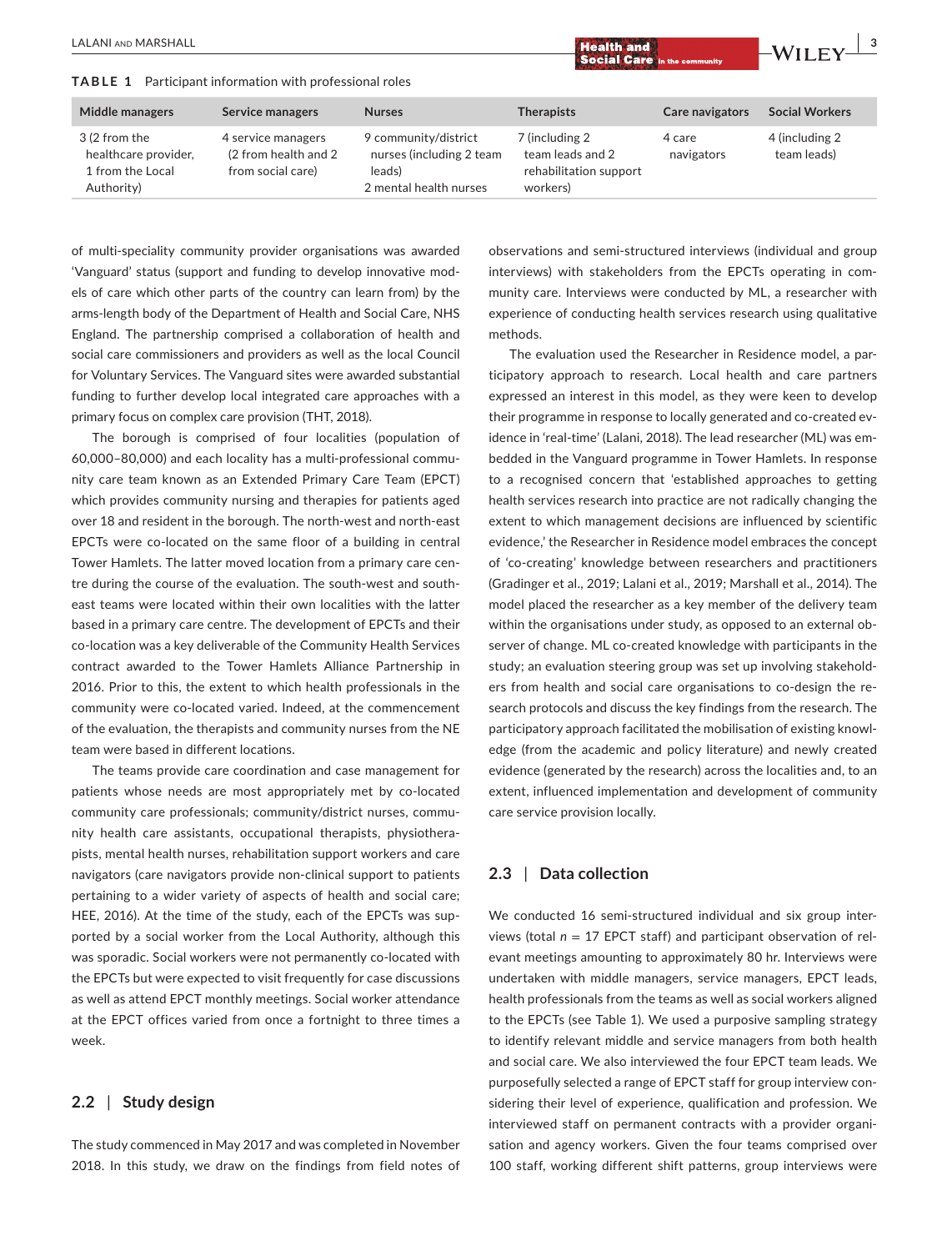**4**  $\frac{1}{2}$  $\frac{1}{2}$  $\frac{1}{2}$  $\frac{1}{2}$  $\frac{1}{2}$  $\frac{1}{2}$  $\frac{1}{2}$  $\frac{1}{2}$  $\frac{1}{2}$  $\frac{1}{2}$  $\frac{1}{2}$  $\frac{1}{2}$  $\frac{1}{2}$  $\frac{1}{2}$  $\frac{1}{2}$  $\frac{1}{2}$  $\frac{1}{2}$  $\frac{1}{2}$  $\frac{1}{2}$  $\frac{1}{2}$  $\frac{1}{2}$  $\frac{1}{2}$ 

determined as the most efficient approach to obtain the potential breadth and depth of views among EPCT professionals. Given the embedded approach to the evaluation, most participants were known to the researchers.

Interview guides were formulated using relevant themes from the literature on models of integrated care and locality based approaches to partnership working and implementation. In addition, interview guides were informed by data from participant observation. An inductive approach was taken with emerging themes from initial interviews used as a basis for further iterations of the interview guide. The interviews covered broad topic areas such as: (a) understanding of the Vanguard programme's purpose; (b) the development of the locality integrated care model and perceived impacts of the programme on staff and service users and expectations on the future development of the model to meet the needs of the local population; and (c) the facilitators and barriers to partnership working. Interviews with staff were held at the participant's workplace in a private meeting room. Interviews lasted between 45 and 75 min.

#### **2.4** | **Data analysis**

Interviews were audio-recorded and transcribed verbatim. Data were managed using NVivo version 11.0. ML conducted qualitative analysis using a thematic framework approach to code the data and identify patterns and themes (Green & Thorogood, 2018). The framework was developed inductively from the data with a focus on the theme of co-location. Data were also informed by field notes from participant observation. Components of the analysis plan, including the review of the coding framework and co-interpretation of the findings, were undertaken by both authors.

#### **2.5** | **Ethics**

Ethics and governance approvals were provided by the NHS Research Ethics Committee (REC ref. 17/SC/0687) and the Health Regulatory Authority. All interview participants were approached by email by the researcher who outlined the purpose of the study and interview process where appropriate. Written informed consent was obtained from each participant prior to interview. Participants agreeing to interview returned their signed consent forms at the time of the interview. Participants were assured of confidentiality and anonymity and that participation was voluntary, and that they were free to withdraw from the study. No participants withdrew their consent.

## **3** | **RESULTS**

The data relevant to co-location are drawn from a larger dataset which was part of the aforementioned evaluation of the Tower Hamlets together programme (Lalani, 2018). Co-location emerged as a prominent theme in the project. Here, we present our findings

pertinent to co-located teams in community care. Several themes associated with co-location emerged from the data and acted as both barriers and enablers to service integration. The findings are organised under two main themes; structural and relational aspects of co-location.

#### **3.1** | **Structural aspects**

#### **3.1.1** | **Infrastructure**

Extended Primary Care Team staff mentioned that co-location had been accompanied by an improvement in the quality of facilities including more office and social space (staffrooms), and upgrades in the IT infrastructure. Indeed, the provision of additional space was planned with a view to social workers being permanently situated with the EPCT teams. Yet, social workers commented that the quality of space was often an issue when visiting the EPCT teams. Furthermore, it was acknowledged that a lack of a shared patient/ client record with community health and social care using different IT systems had been a notable barrier to effective integration. Managers hoped that co-location would at least facilitate access for social workers to patient health records, although they conceded that this was an area of development that needed to be addressed if the benefits of service integration were to be realised.

> …organisations have different data systems that's a major problem. I was working with one person who was delivering care to very vulnerable individuals and was having to fill in three databases with the same information, which was just ridiculous. The stuff that they were doing for health, the stuff they were doing for social care, and the stuff they were doing for their own organisation, there wasn't a way of kind of simplifying

> > (Middle manager).

Soon after the study commenced, community health patient records were integrated with primary care. This development was important in light of three of the EPCTs having been relocated away from GP surgeries, thereby minimising opportunities for face-face discussion with GPs, an aspect that most staff valued highly.

#### **3.2** | **Service design**

Middle and service managers responsible for the EPCTs as well team members remarked on the merits of the design of the EPCT service and how co-location was integral to optimising service delivery. The advantages mentioned included more straightforward and rapid intra-team referrals and a reduction in duplication of care (e.g. repetition of taking medical history from patients). Co-location was thought to reduce bureaucracy and, hence, promote time efficiency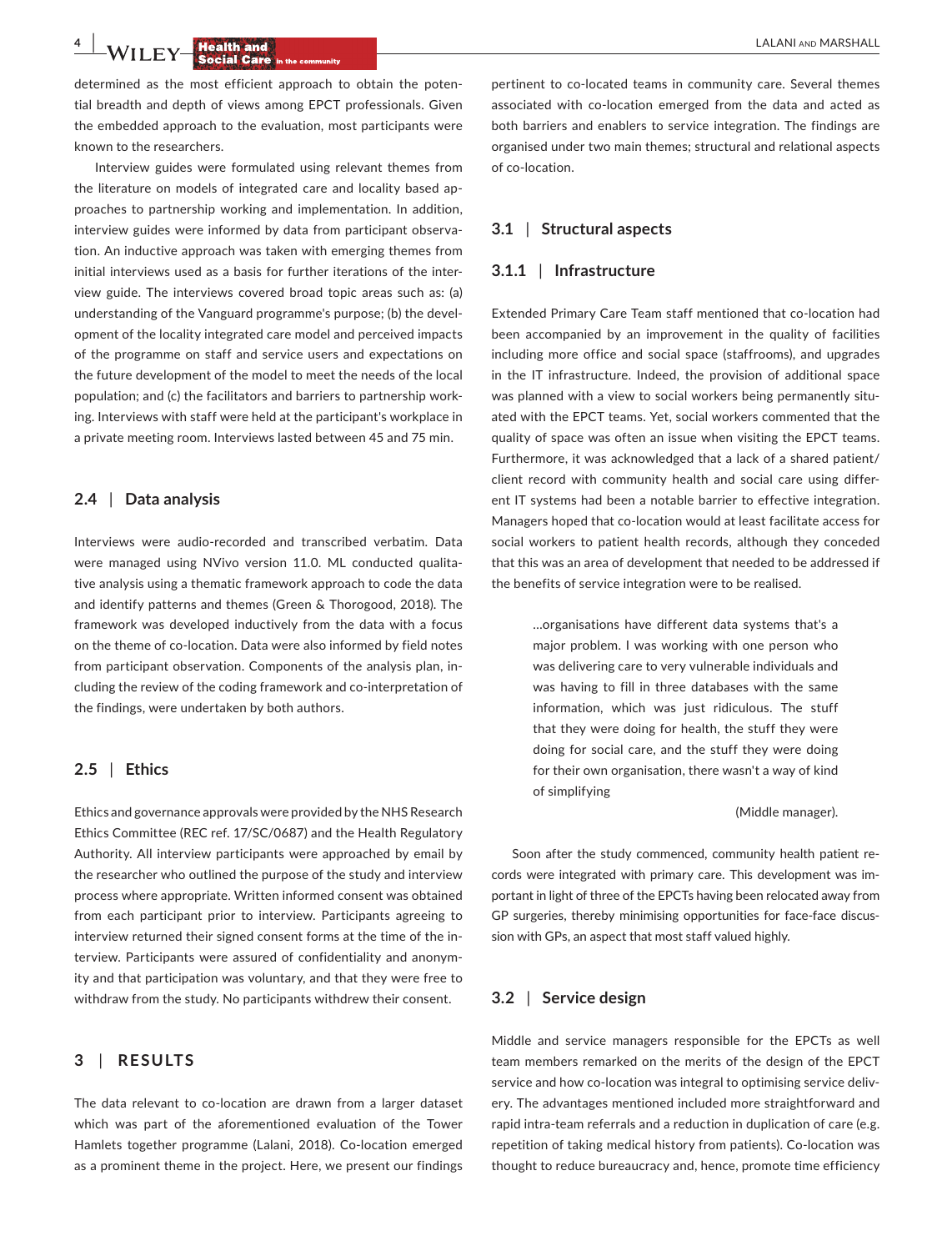## **LALANI AND MARSHALL 5**<br> **EXALANI** AND MARSHALL **EXALL SECTION CALL SOCIAL CARE** in the community

in service delivery. In turn, it was suggested that this may improve the patient experience with the scope for joint visits, limiting the number of appointments, thereby minimising inconvenience to patients.

> Last week when I visited a patient I noticed she needed physiotherapy input, because the daughter complained to me that she has got right sided weakness. So I came and spoke to one of the physios and I said this is what I found and observed and this is what the daughter is saying; what do you think? And then he made an arrangement with the daughter to visit the next day. The referral was much quicker, there was no waiting

> > (EPCT team member).

However, at the time of the study, the community health service was undergoing a significant system restructure. This resulted in some redundancies of permanent staff, a change in the approach to triaging of patients (which was perceived to have increased administrative work) and a feeling among existing staff that the restructure had been undertaken without the appropriate consultation of the affected teams. Some EPCT staff believed that many of the benefits of co-location were nullified by the uncertainty caused to staff during the course of the restructure.

#### **3.3** | **Relational aspects**

#### **3.3.1** | **Information sharing and communication**

Middle and service managers mentioned that co-location had facilitated more frequent opportunities to share information, enhancing communication. The sharing of information was both formal and informal. Co-location had enabled 'corridor conversations' about patients. These opportunities for informal case discussion were highly valued by the EPCT staff because strategies for addressing issues in care were actioned more swiftly thereby circumventing some of the more formal lengthy approaches to sharing information. In a few cases, informal discussions prompted joint visits to patients thereby enhancing care coordination.

> I think there is a bit of rediscovering in primary care and community care, as there is a bit of rediscovering in secondary care that collaborative working with nursing, allied professionals, Social Services in delivering the best possible outcome to a patient involves talking to each other and co-location helps with this (Service manager).

However, as social workers were not permanently based with the EPCTs, this limited the effectiveness of information sharing and communication between health and social care. Most opportunities for information sharing were through formal arrangements such as meetings. Yet, it was observed that, despite being invited, social workers seldom attended the monthly EPCT business meetings where major updates on local health service developments were shared. This was attributed to the frequent turnover of social work staff. One of the EPCT leads held fortnightly complex care meetings where patients with the most severe care problems were discussed. EPCT staff described these meetings as 'MDTs without GPs.' A social worker regularly attended this meeting which was held at the EPCT offices and they took advantage of the opportunity by spending the remainder of the day working with the EPCT staff.

Social workers also mentioned that quite often if they required information on a service user they would contact the care navigator who were seen by both health and social care professionals as a conduit between the two sectors through which information was shared and communication optimised.

#### **3.3.2** | **Understanding of roles and responsibilities**

Co-location enabled health professionals to develop a better understanding of each other's roles and responsibilities. The EPCT staff mentioned that co-location had fostered joint training as well as formal and informal learning. This was particularly useful when undertaking case triage, as therapists, nurses and care navigators were able to jointly consider a care plan for a patient and share out the responsibilities of care provision minimising duplication.

> Training together as a group means people are more aware of what other people are doing…people are sort of learning more from each other being in the same sort of building; you get to learn more about what therapies do, what nurses do in terms of the patients that they see, some of the stuff that's out there in terms of support for patients

> > (Service manager).

However, both social care and health professionals mentioned a limited understanding in each other's roles and responsibilities. For example, social workers mentioned that community nurses lacked sufficient knowledge of the Care Act (Richardson, 2013), which resulted in nurses proposing care plans that were unworkable as they did not take into account the Local Authority parameters for care packages. Both groups of professionals suggested that these issues be could be partly mitigated by co-location which would provide more opportunities for case discussion and allocating tasks.

One interviewee attributed the misunderstanding of roles and responsibilities to the increasingly specialist approach to healthcare, suggesting that a lack of generalists resulted in a quite narrow approach to care provision and an inability to retain a wider appreciation of the needs of patients.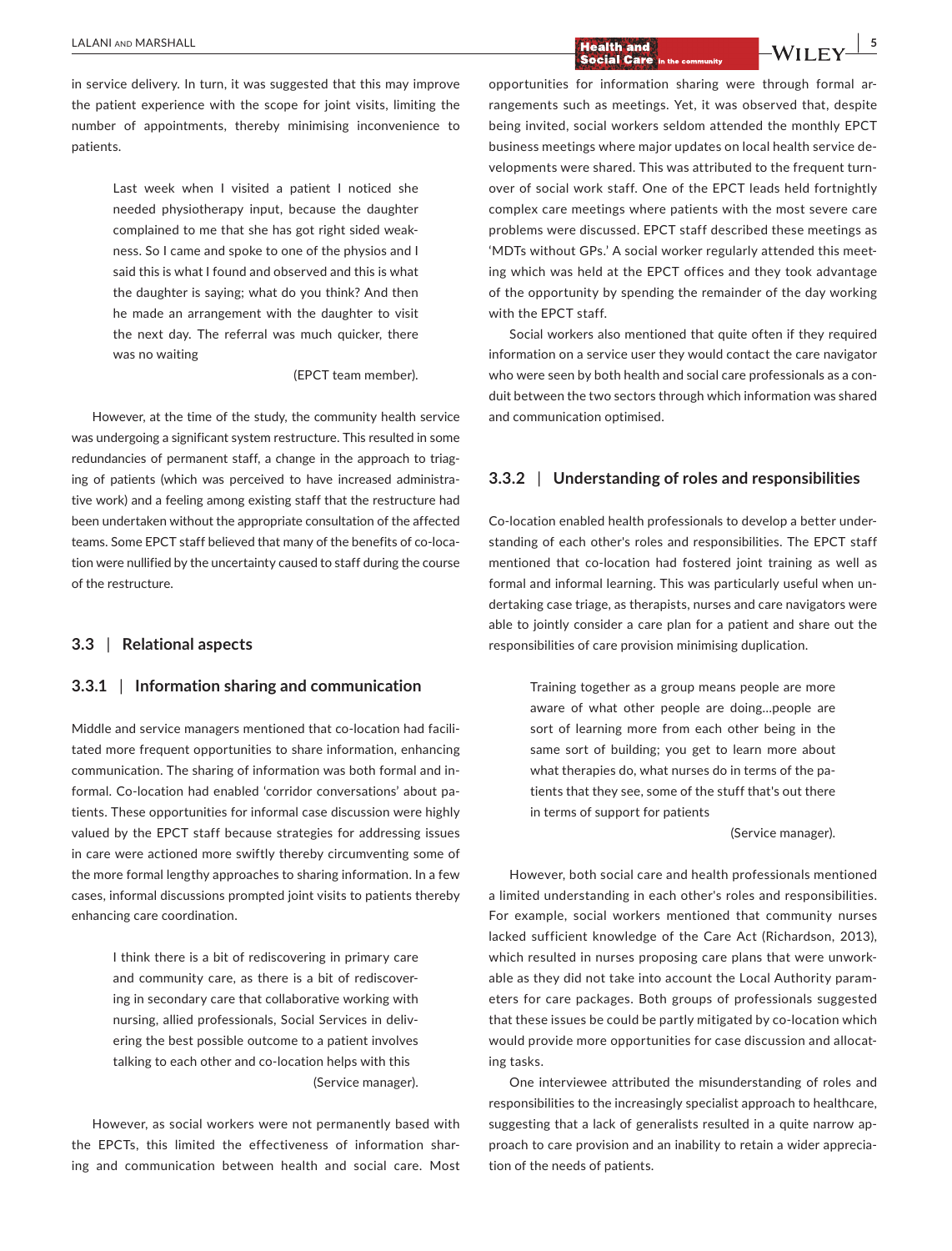**6 |**  LALANI and MARSHALL

#### **3.3.3** | **Developing working and social relationships**

Interviewees provided contrasting perspectives of whether colocation had fostered the development of more effective working and social relationships between different professional groups. Middle managers suggested that co-location would foster relationships based on the premise that the sharing of office space would breakdown professional barriers. The development of working relationships appeared to be context dependant and varied among the teams. In one team, continuity of leadership and staff within the team was key to developing a positive culture. The team lead was an advocateof of flat hierarchies, promoted autonomy in decision making and encouraged staff to pursue training and professional development opportunities. In this team, co-location of health professionals over a period of years had enabled the development of long-standing social relationships which fostered more effective team working.

> The xxx team are an exemplar for co-location. All health professionals are located in the same open plan office with the team lead. The team have been together for a while and there is a solid foundation for effective communication and partnership working. Some of the team members tell me they enjoy this set up – it enables good communication – they can discuss patients easily. They seem to have built excellent social relationships too. There is a really harmony about the team that I have yet to observe elsewhere in the borough

> > (ML field notes).

A lack of continuity of permanent staff and the reliance upon agency workers especially in social care was seen as barrier to partnership working. Permanent staff expressed frustration about the reliance upon agency workers citing this as a barrier to care continuity. At the time of the study, health professionals in the EPCTs were undergoing training to adapt working practices with a greater focus on providing more holistic care while reducing task orientated activities such as the administration of eye drops and insulin. However, agency staff in the EPCTs were seen as less likely to embrace partnership working; preferring to operate in their professional silo, work within the parameters of their role and be less willing to employ a holistic approach (more inclined to be task orientated in care delivery). EPCT staff also highlighted that the continual turnover in social workers hindered the development of effective working relationships.

> You go into the nurse's office and there are new faces every other week, there is no continuity of care for patients. And to be fair, I don't think the agency staff have a chance to be properly inducted, they don't know about how we do things here. So they will see a patient but they won't have an idea

about the services available locally or in fact what other support they can call upon from the team like the care navigators who can sort out lots of non-medical issues

(EPCT team member).

In two of the EPCTs, it was suggested that co-location had not been an effective enabler in developing relationships. Some EPCT staff mentioned that professional identity characterised by the officious approach of some senior nurses in the EPCTs, acted as a barrier to forming relationships. This finding was consistent with similar opinions expressed by social workers who deemed the culture in the EPCTs as being quite hierarchical with some senior community nurses behaving as though social care was the 'inferior' partner.

#### **4** | **DISCUSSION**

The study findings show that, due to its multifaceted nature, co-location alone is not an effective enabler for partnership working and, hence, should not be seen as a silver bullet for service integration. Co-location provides a basis for joint working, but organisations must not overlook the various challenges we have identified in this study. In particular, professional identity, limited understanding of roles and responsibilities and a lack of continuity in personnel are significant barriers to service integration and partnership working (Lalani et al., 2020). Our finding that co-location increases the frequency of informal and formal discussions between health professionals is similar to those reported elsewhere. Health professionals working in close proximity will have more frequent informal interactions than those who are geographically separated (Seaton et al., 2020). Corridor conversations and staff room discussions have also been shown to contribute to service improvement (Liberati et al., 2019).

For service integration to be effective, it requires joint working with social care. The power imbalance between health and social care has been a prominent issue for several years (Leutz, 1999). Hence, a key aim of the Vanguard programmes was closer alignment of health and social care at all levels of the care system which has been realised in part, at the strategic level by the development of new governance, managerial and administrative structures and joint commissioning (Glasby & Miller, 2020). Yet, our findings suggest that at the service delivery level, integration across health and social care has yet to be achieved. In this study, social workers were allocated workspace in the EPCT offices, but the quality of this space, a lack of understanding of social care provision on part of the nurses and a reliance on agency workers (especially in social care) acted as barriers to service integration. Furthermore, the stringent restrictions on the availability of NHS data mean that social workers are reliant on health colleagues verbally sharing information about patients/ clients. A shared care record ought to be prioritised by the NHS executive bodies with access provided for social care to patient/client records and vice versa.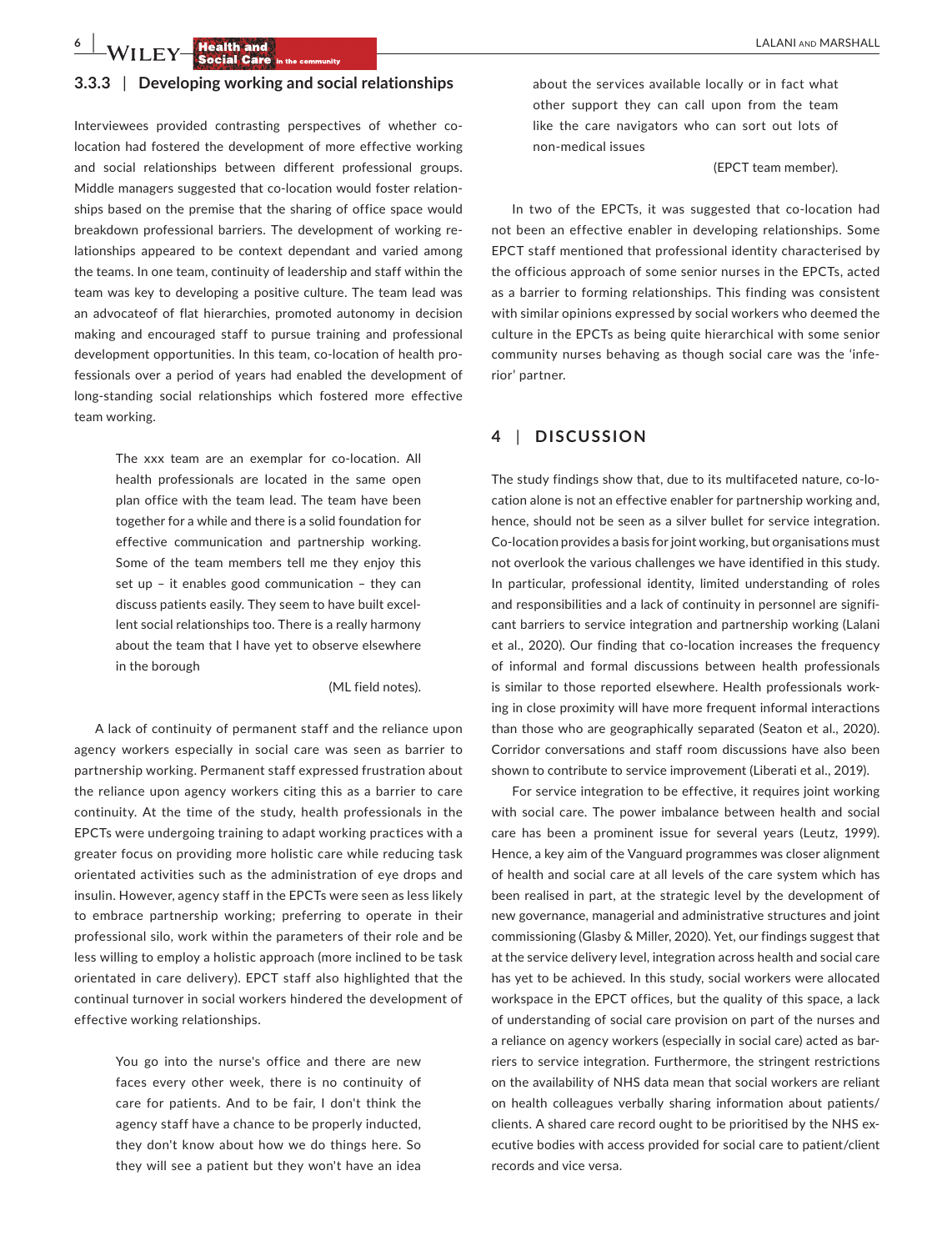Despite the merits of co-location and organisations working to address some of the relational aspects we have cited here, health system factors are likely to act as barriers to service integration. The lack of permanent staff in both health and social care affects the continuity of care, impairs the development of working and social relationships and undermines new care practices. These issues are exemplified in this study by agency nurses carrying out task-orientated activities somewhat undermining the holistic approach pursued by permanent staff. Moreover, the constant turnover of staff in social care and reliance upon agency workers hampered communication and may undermine efforts to develop relationships across care boundaries. Such issues may also result in poorer patient/client outcomes. For example, locum doctors have been perceived as presenting a greater risk of causing harm to patients and similar reports have been published about agency nurses, although the evidence for an adverse effect on patient safety is not conclusive (Ferguson & Walshe, 2019; Page, 2008).

The lack of continuity of social workers or irregular attendance at multidisciplinary meetings hinders collaborative practice. Moreover, the absence of a voice for social care in discussions associated with the development of local integrated care services risks an imbalance in the delivery of services, weighted in the favour of healthcare (Bussu & Marshall, 2020; Lalani et al., 2020).

Co-location may also be affected by the frequency and length of time with which staff are present in the office. Increasing numbers of patients with highly complex care needs whose care is gradually being prioritised in the home setting results in greater workloads for community care professionals with staff spending much of their working day away from the office (RCN, 2019). Digitisation and technological advancement including the drive for more remote working especially in the context of the Covid-19 pandemic provide new challenges for partnership working. Coupled with the pervasive problem of a health and social care workforce gap, provider organisations will have to consider how these challenges will impact upon effective partnership working and how services are best organised and delivered with these challenges in mind.

This study has important implications for practice and research. Firstly, at the service delivery level, health and social care organisations need to be bolder and situate social workers with community health care teams, providing equity in the working environment and considering co-funding the employment of community social workers whose primary role would be managing the social care provision for patients/clients on community health team lists. Secondly, given the increasing trend toward service integration and co-locating of different professional groups strengthened by the recent mandating of Primary Care Networks in England (Wilson & Lewis, 2019), organisations must invest in organisational development activities (Bussu & Marshall, 2020). Taking proactive approaches to address known issues of professional identity through the provision of joint training, opportunities for networking, formal meetings and informal social events would optimise co-location efforts. This should include consensus building and the promotion of shared values and beliefs or at the very least, an understanding and respect for differences

 **LALANI AND MARSHALL** *I* **LALANI AND MARSHALL** *<b>* 

in professional approaches such as decision-making and organisational requirements. Finally, future research should aim to establish the effects of co-location on health service and patient outcomes. In this study, co-location was thought to reduce duplication of care provision as well as reduce the time interval between identifying an issue in care and addressing it.

## **4.1** | **Strengths and limitations**

A limitation of the study is that findings are drawn from interviews with four multi-professional teams in a borough of East London; hence, they may not be regarded as representative of co-located teams in health and social care. Although we only interviewed a small proportion of all EPCT staff, we purposively selected participants based on profession and qualification status so as to obtain a representative view from the EPCTs. Moreover, our findings could be transferable as interviews were also held with a range of social care professionals including service and middle managers from both sectors. It is accepted that the patient/user voice is absent from this study. Their inclusion may have provided an understanding of quality of care outcomes (patient experience and satisfaction) as well as their perspectives identifying the effectiveness of co-location and service integration. A strength of this study is the in-depth participatory approach which provided a nuanced understanding of the dynamics of co-located teams.

### **5** | **CONCLUSION**

Co-location is an integral step in the development of multi-professional teams and as part of local service integration arrangements but other conditions need to be met for it to be effective in promoting partnership working. Organisations considering embarking on co-locating different professionals may want to consider investment in adequate facilities, local systems that facilitate information sharing, continuity of personnel and the promotion of organisational development activities. The availability of resources and funding coupled with strategic alignment between health and social care will support integration but do not guarantee effective partnership working at the frontline. Organisations that are committed to greying care boundaries and providing joined up patient care must ensure that sufficient focus is provided at the service delivery level and not assume that decades of silo working in health and social care and strong professional cultures will be resolved by co-location.

#### **ACKNOWLEDGEMENTS**

We would like to acknowledge all of the study participants, especially the health and social care staff who gave up their own valuable time to participate in this study and provided unrestricted access to the programme. We would also like to thank the Tower Hamlets Together board for their support in undertaking the evaluation.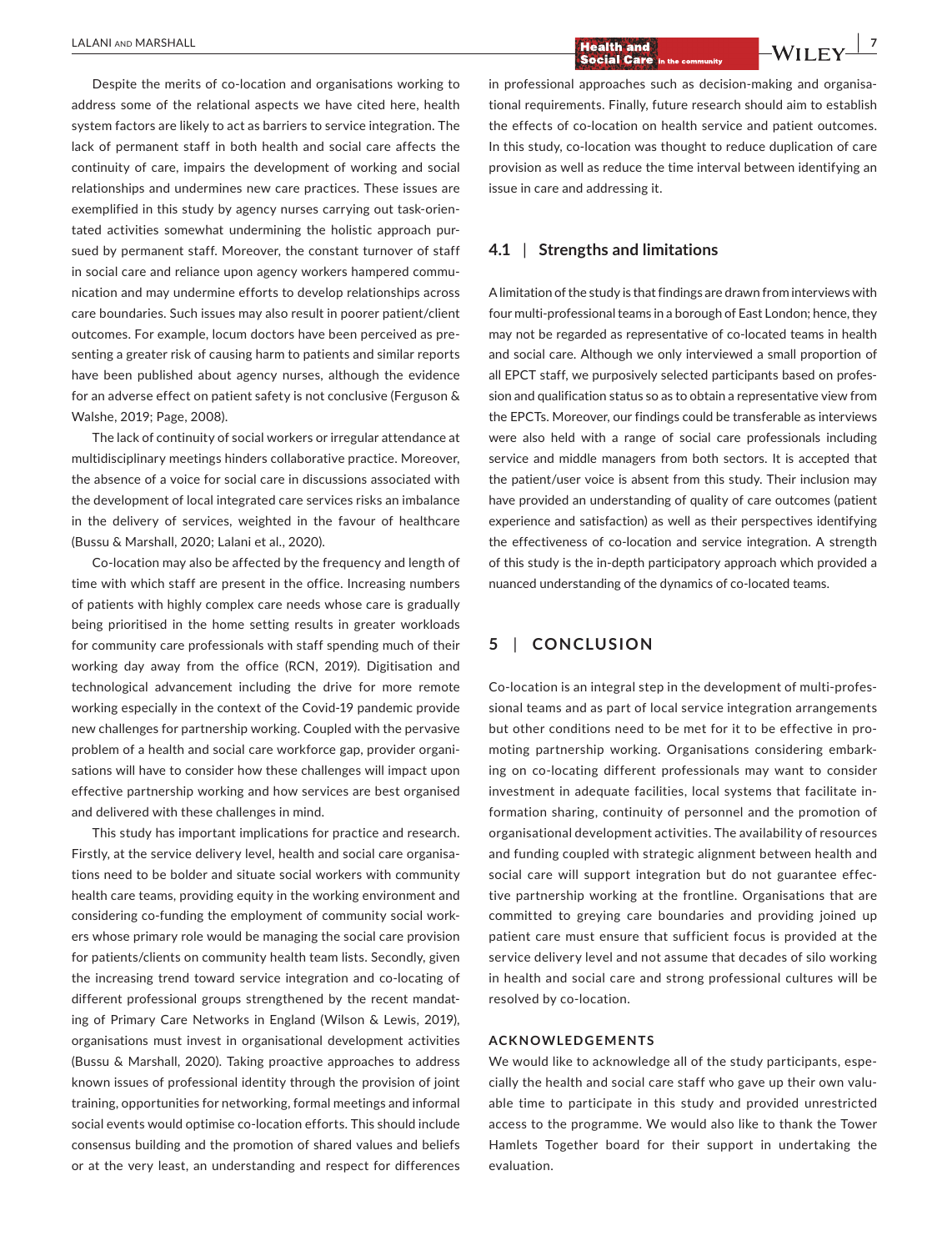#### **CONFLICT OF INTEREST**

No competing interests are declared.

#### **AUTHOR CONTRIBUTIONS**

ML and MM were involved in the conception and design of the study. ML undertook data collection and analysis. All authors were involved in the process of interpreting the data. ML prepared the manuscript. All authors have read and approved the content of the final version of the manuscript.

#### **DATA AVAILABILITY STATEMENT**

The datasets generated and/or analysed during the current study are not publicly available. This is due to the participatory approach to the study with the data potentially containing information that could compromise the research participants.

#### **ORCID**

*Mirza Lalani* <https://orcid.org/0000-0001-7851-9062>

#### **REFERENCES**

- Baird, B. (2019). *Primary care networks explained*. Retrieved from [https://](https://www.kingsfund.org.uk/publications/primary-care-networks-explained) [www.kingsfund.org.uk/publications/primary-care-networks-expla](https://www.kingsfund.org.uk/publications/primary-care-networks-explained) [ined](https://www.kingsfund.org.uk/publications/primary-care-networks-explained)
- Bonciani, M., Schäfer, W., Barsanti, S., Heinemann, S., & Groenewegen, P. P. (2018). The benefits of co-location in primary care practices: The perspectives of general practitioners and patients in 34 countries. *BMC Health Services Research*, *18*(1), 132. [https://doi.org/10.1186/](https://doi.org/10.1186/s12913-018-2913-4) [s12913-018-2913-4](https://doi.org/10.1186/s12913-018-2913-4)
- Bussu, S., & Marshall, M. (2020). Organisational development to support integrated care in East London: The perspective of clinicians and social workers on the ground. *Journal of Health Organization and Management*, *34*(5), 603–619. [https://doi.org/10.1108/](https://doi.org/10.1108/jhom-10-2019-0294) [jhom-10-2019-0294](https://doi.org/10.1108/jhom-10-2019-0294)
- Cameron, A., & Lart, R. (2003). Factors promoting and obstacles hindering joint working: A systematic review of the research evidence. *Journal of Integrated Care*, *11*(2), 9–17. [https://doi.org/10.1108/14769](https://doi.org/10.1108/14769018200300013) [018200300013](https://doi.org/10.1108/14769018200300013)
- Christiansen, A., & Roberts, K. (2005). Integrating health and social care assessment and care management: Findings from a pilot project evaluation. *Primary Health Care Research and Development*, *6*(3), 269–277. <https://doi.org/10.1191/1463423605pc247oa>
- Ferguson, J., & Walshe, K. (2019). The quality and safety of locum doctors: A narrative review. *Journal of the Royal Society of Medicine*, *112*(11), 462–471.<https://doi.org/10.1177/0141076819877539>
- Glasby, J., & Miller, R. (2020). Ten lessons for integrated care research and policy–a personal reflection. *Journal of Integrated Care*. [https://](https://doi.org/10.1108/JICA-11-2019-0047) [doi.org/10.1108/JICA-11-2019-0047](https://doi.org/10.1108/JICA-11-2019-0047)
- Gradinger, F., Elston, J., Asthana, S., Martin, S., & Byng, R. (2019). Reflections on the researcher-in-residence model co-producing knowledge for action in an Integrated Care Organisation: A mixed methods case study using an impact survey and field notes. *Evidence & Policy*, *15*(2), 197–215. [https://doi.org/10.1332/174426419X](https://doi.org/10.1332/174426419X15538508969850) [15538508969850](https://doi.org/10.1332/174426419X15538508969850)
- Green, J., & Thorogood, N. (2018). *Qualitative methods for health research*. Sage.
- Ham, C. (2018). *Making sense of integrated care systems, integrated care partnerships and accountable care organisations in the NHS in England*. Retrieved from [https://www.kingsfund.org.uk/publications/makin](https://www.kingsfund.org.uk/publications/making-sense-integrated-care-systems) [g-sense-integrated-care-systems](https://www.kingsfund.org.uk/publications/making-sense-integrated-care-systems)
- Ham, C., Dixon, J., & Chantler, C. (2011). Clinically integrated systems: The future of NHS reform in England? *The British Medical Journal*, *342*, d905.<https://doi.org/10.1136/bmj.d905>
- Ham, C., & Murray, R. (2015). *Implementing the NHS five year forward view: Aligning policies with the plan*. Retrieved from [https://www.kings](https://www.kingsfund.org.uk/sites/files/kf/field/field_publication_file/implementing-the-nhs-five-year-forward-view-kingsfund-feb15.pdf) [fund.org.uk/sites/files/kf/field/field\\_publication\\_file/implementing](https://www.kingsfund.org.uk/sites/files/kf/field/field_publication_file/implementing-the-nhs-five-year-forward-view-kingsfund-feb15.pdf)[the-nhs-five-year-forward-view-kingsfund-feb15.pdf](https://www.kingsfund.org.uk/sites/files/kf/field/field_publication_file/implementing-the-nhs-five-year-forward-view-kingsfund-feb15.pdf)
- Health Education England. (2016). *Care navigation: A competency framework*. Retrieved from [https://www.hee.nhs.uk/sites/default/files/](https://www.hee.nhs.uk/sites/default/files/documents/Care Navigation Competency Framework_Final.pdf) [documents/Care%20Navigation%20Competency%20Framework\\_](https://www.hee.nhs.uk/sites/default/files/documents/Care Navigation Competency Framework_Final.pdf) [Final.pdf](https://www.hee.nhs.uk/sites/default/files/documents/Care Navigation Competency Framework_Final.pdf)
- Hudson, B. (2002). Interprofessionality in health and social care: The Achilles' heel of partnership? *Journal of Interprofessional Care*, *16*(1), 7–17. <https://doi.org/10.1080/13561820220104122>
- Humphries, R. (2015). Integrated health and social care in England Progress and prospects. *Health Policy*, *119*(7), 856–859. [https://doi.](https://doi.org/10.1016/j.healthpol.2015.04.010) [org/10.1016/j.healthpol.2015.04.010](https://doi.org/10.1016/j.healthpol.2015.04.010)
- Kaehne, A., & Catherall, C. (2012). Co-located health and social care services in Wales: What are the benefits to professionals? *International Journal of Healthcare Management*, *5*(3), 164–172. [https://doi.](https://doi.org/10.1179/2047971912y.0000000014) [org/10.1179/2047971912y.0000000014](https://doi.org/10.1179/2047971912y.0000000014)
- Kharicha, K., Iliffe, S., Levin, E., Davey, B., & Fleming, C. (2005). Tearing down the Berlin wall: Social workers' perspectives on joint working with general practice. *Family Practice*, *22*(4), 399–405. [https://doi.](https://doi.org/10.1093/fampra/cmi010) [org/10.1093/fampra/cmi010](https://doi.org/10.1093/fampra/cmi010)
- Lalani, M. (2018). *Locality based approaches to integrated care in Tower Hamlets*. Retrieved from [file:///C:/Users/LSH238937/Downl](http://file:///C:/Users/LSH238937/Downloads/48617-THT Evaluation Final report Jan19 (1).pdf) [oads/48617-THT%20Evaluation%20Final%20report%20Jan19%20](http://file:///C:/Users/LSH238937/Downloads/48617-THT Evaluation Final report Jan19 (1).pdf) [\(1\).pdf](http://file:///C:/Users/LSH238937/Downloads/48617-THT Evaluation Final report Jan19 (1).pdf)
- Lalani, M., Bussu, S., & Marshall, M. (2020). Understanding integrated care at the frontline using organisational learning theory: A participatory evaluation of multi-professional teams in East London. *Social Science & Medicine*, *262*, 113254. [https://doi.org/10.1016/j.socsc](https://doi.org/10.1016/j.socscimed.2020.113254) [imed.2020.113254](https://doi.org/10.1016/j.socscimed.2020.113254)
- Lalani, M., Fernandes, J., Fradgley, R., Ogunsola, C., & Marshall, M. (2019). Transforming community nursing services in the UK; lessons from a participatory evaluation of the implementation of a new community nursing model in East London based on the principles of the Dutch Buurtzorg model. *BMC Health Services Research*, *19*(1), 945. [https://](https://doi.org/10.1186/s12913-019-4804-8) [doi.org/10.1186/s12913-019-4804-8](https://doi.org/10.1186/s12913-019-4804-8)
- Leutz, W. N. (1999). Five laws for integrating medical and social services: Lessons from the United States and the United Kingdom. *The Milbank Quarterly*, *77*(1), 77–110. [https://doi.org/10.1111/1468-](https://doi.org/10.1111/1468-0009.00125) [0009.00125](https://doi.org/10.1111/1468-0009.00125)
- Liberati, E. G., Tarrant, C., Willars, J., Draycott, T., Winter, C., Chew, S., & Dixon-Woods, M. (2019). How to be a very safe maternity unit: An ethnographic study. *Social Science & Medicine*, *223*, 64–72. [https://](https://doi.org/10.1016/j.socscimed.2019.01.035) [doi.org/10.1016/j.socscimed.2019.01.035](https://doi.org/10.1016/j.socscimed.2019.01.035)
- Marshall, M., Pagel, C., French, C., Utley, M., Allwood, D., Fulop, N., & Goldmann, A. (2014). Moving improvement research closer to practice: The Researcher-in-Residence model. *BMJ Quality & Safety*, *23*(10), 801–805. <https://doi.org/10.1136/bmjqs-2013-002779>
- Memon, A. R., & Kinder, T. (2017). Co-location as a catalyst for service innovation: A study of Scottish health and social care. *Public Management Review*, *19*(4), 381–405. [https://doi.org/10.1080/14719](https://doi.org/10.1080/14719037.2016.1177107) [037.2016.1177107](https://doi.org/10.1080/14719037.2016.1177107)
- NHS England . (2018). *Guidance on co-locating mental health therapists in primary care*. Retrieved from [https://www.england.nhs.uk/wp-conte](https://www.england.nhs.uk/wp-content/uploads/2018/08/guidance-co-locating-mental-health-therapists-primary-care.pdf) [nt/uploads/2018/08/guidance-co-locating-mental-health-thera](https://www.england.nhs.uk/wp-content/uploads/2018/08/guidance-co-locating-mental-health-therapists-primary-care.pdf) [pists-primary-care.pdf](https://www.england.nhs.uk/wp-content/uploads/2018/08/guidance-co-locating-mental-health-therapists-primary-care.pdf)

Page, A. E. (2008). Temporary, agency, and other contingent workers. InH. Ronda (Ed.), *Patient safety and quality: An evidence-based handbook for nurses*. Agency for Healthcare Research and Quality (US).

Royal College of Nursing. (2019). *RCN employment survey 2019*.